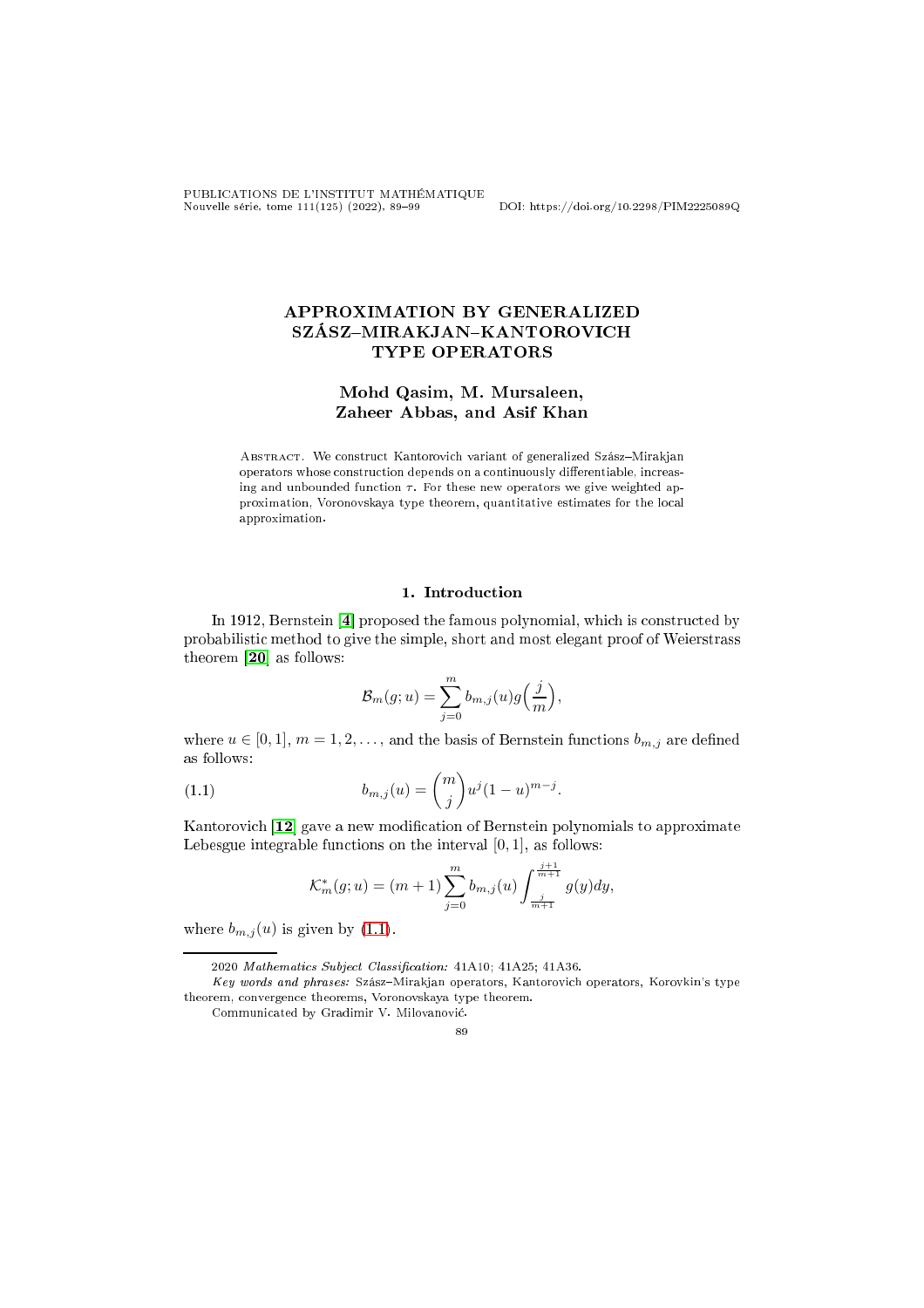In 2011, Cárdenas et al. [5] defined the Bernstein type operators by

$$
g \mapsto B_m(g \circ \tau^{-1}) \circ \tau
$$

and also presents a better degree of approximation depending on  $\tau$ . This type of approximation operators generalizes the Korovkin set from  $\{e_0, e_1, e_2\}$  to  $\{e_0, \tau, \tau^2\}$ .

In 2014, Aral et al. <sup>[3]</sup> defined a similar modification of Szász-Mirakyan type operators by using a suitable function  $\tau$ , which satisfies following properties

 $(\tau_1)$   $\tau$  be a continuously differentiable function on  $[0,\infty)$ ,

 $(\tau_2) \quad \tau(0) = 0$  and  $\inf_{u \in [0,\infty)} \tau'(u) \ge 1$ .

The new operators which are called generalized Szász-Mirakyan operators are defined as

(1.2) 
$$
\mathcal{S}_m^{\tau}(g;u) = e^{-m\tau(u)} \sum_{j=0}^{\infty} \frac{(m\tau(u))^j}{j!} (g \circ \tau^{-1}) \left(\frac{j}{m}\right),
$$

for  $m \geq 1$ ,  $u \geq 0$ , and suitable functions g defined on  $[0, \infty)$ . If  $\tau(u) = u$  then  $(1.2)$ reduces to the Szász–Mirakyan operators defined in [18] as

<span id="page-1-0"></span>
$$
S_m(g; u) = e^{-mu} \sum_{j=0}^{\infty} \frac{(mu)^j}{j!} g\left(\frac{j}{m}\right),
$$

In this paper, we define Kantorovich variant of operators [\(1.2\)](#page-1-0) which depends on  $\tau$ . In Kantorovich type modifications we mainly replace the sample values  $\frac{j}{m}$  by the mean values of  $(g \circ \tau^{-1})$  in the interval  $[\frac{j}{m+1}, \frac{j+1}{m+1}]$ . In the recent past, Kantorovich type modi
ations of SzászMirakyan and various other operators were investigated by several researchers (see  $[1, 2, 11, 14-17, 19]$  $[1, 2, 11, 14-17, 19]$  $[1, 2, 11, 14-17, 19]$  $[1, 2, 11, 14-17, 19]$  $[1, 2, 11, 14-17, 19]$  $[1, 2, 11, 14-17, 19]$  $[1, 2, 11, 14-17, 19]$  $[1, 2, 11, 14-17, 19]$  $[1, 2, 11, 14-17, 19]$  $[1, 2, 11, 14-17, 19]$ ).

The present work is organized as follows. In the second section, we define the Kantorovich variant of the generalized Szász–Mirakyan operators and its moments and central moments are calculated. In the third section, we study convergence properties of new constructed operators in the light of weighted space. In section four, we obtain the order of approximation of generalized Szász-Mirakyan-Kantorovi
h operators asso
iated with the weighted modulus of ontinuity. In section five, a Voronovskaya type result is obtained. Finally, in the last section, we obtain some lo
al approximation results related to K -fun
tional also we dene a Lips
hitz-type fun
tions, as well as related results.

## 2. Constru
tion of the generalized Szász-Mirakyan-Kantorovich operators

Inspired by the above mentioned work, we introduce the Kantorovich variant of operators [\(1.2\)](#page-1-0) which depend on a suitable function  $\tau$  as follows:

DEFINITION 2.1. For  $q: [0, \infty) \to \mathbb{R}, u > 0$  and  $m \in \mathbb{N}$ , we define the Kantorovich variant of generalized Szász–Mirakyan operators as

<span id="page-1-1"></span>(2.1) 
$$
\mathcal{K}^*_{m,\tau}(g;u) = (m+1)e^{-m\tau(u)} \sum_{j=0}^{\infty} \frac{(m\tau(u))^j}{j!} \int_{\frac{j}{m+1}}^{\frac{j+1}{m+1}} (g \circ \tau^{-1})(y) dy,
$$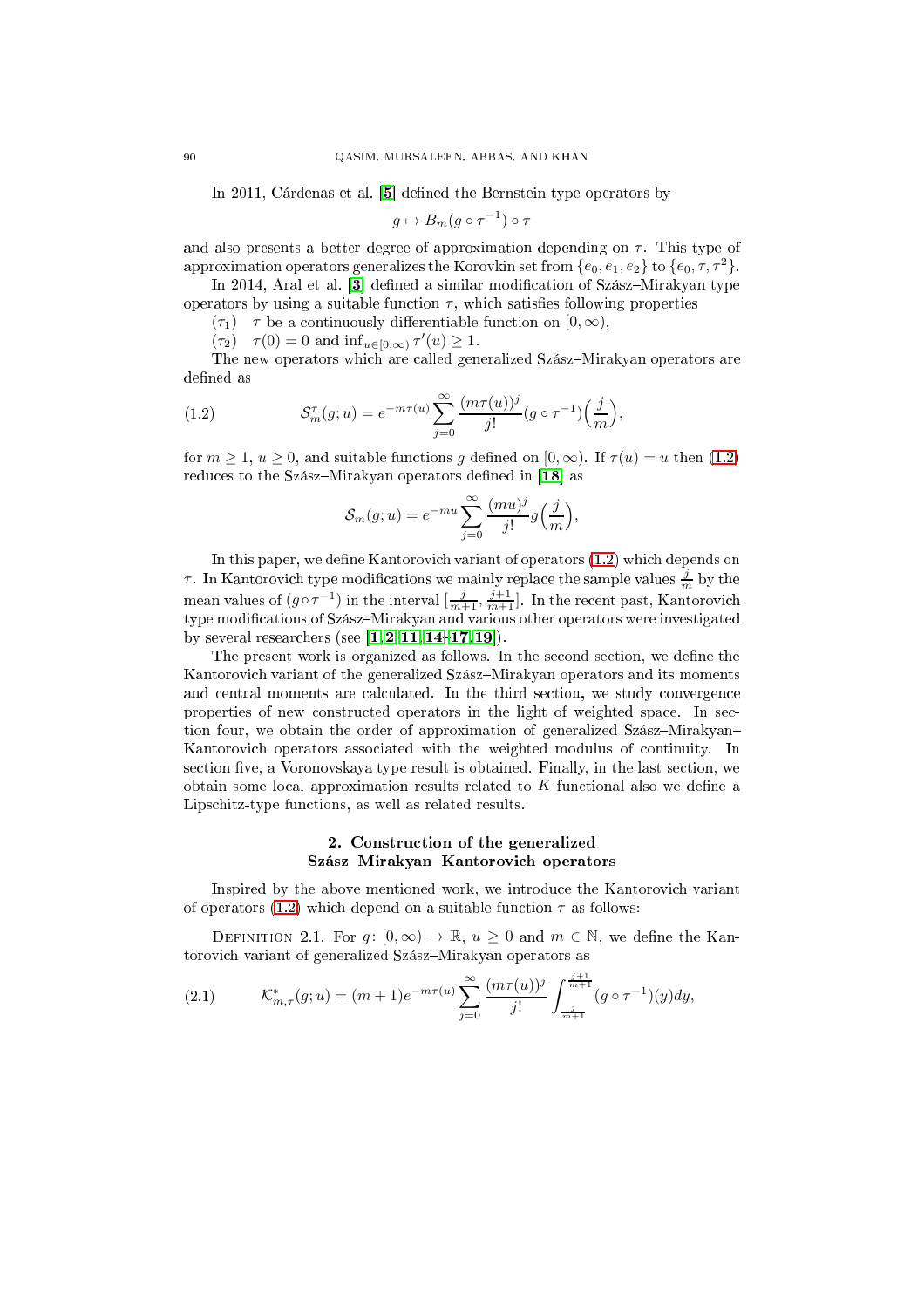Operators [\(2.1\)](#page-1-1) are linear and positive. The operator  $\mathcal{K}_{m,\tau}^{*}$  is constructed to obtain results in approximation for discontinuous functions on the basis of integral mean of  $(g \circ \tau^{-1})$  over small intervals. The following auxiliary results for  $\mathcal{K}^*_{m,\tau}$  can be proved easily whi
h are used to prove our main results.

<span id="page-2-0"></span>LEMMA 2.1. Let  $\mathcal{K}_{m,\tau}^{*}$  be given by [\(2.1\)](#page-1-1). Then for each  $u \geq 0$  and  $m \in \mathbb{N}$  we have

(i)  $\mathcal{K}_{m,\tau}^{*}(1;u) = 1,$ (ii)  $\mathcal{K}_{m,\tau}^*(\tau;u) = \frac{1}{2(m+1)}(2m\tau(u)+1),$ (iii)  $\mathcal{K}_{m,\tau}^*(\tau^2;u) = \frac{1}{3(m+1)^2} (3m^2 \tau(u))^2 + 6m\tau(u) + 1),$ (iv)  $\mathcal{K}_{m,\tau}^*(\tau^3; u) = \frac{1}{4(m+1)^3} (4m^3 \tau(u)^3 + 18m^2 \tau(u)^2 + 14m \tau(u) + 1),$ (v)  $\mathcal{K}_{m,\tau}^*(\tau^4;u) = \frac{1}{5(m+1)^4} (5m^4\tau(u)^4 + 40m^3\tau(u)^3 + 75m^2\tau(u)^2 + 30m\tau(u) + 1),$ (vi)  $\mathcal{K}_{m,\tau}^*(\tau^5; u) = \frac{1}{6(m+1)^5} (6m^5 \tau(u)^5 + 75m^4 \tau(u)^4 + 260m^3 \tau(u)^3 + 270m^2 \tau(u)^2)$  $+62m\tau(u) + 1.$ 

<span id="page-2-1"></span>COROLLARY [2.1](#page-2-0). By using Lemma 2.1 and by linearity of operators  $\mathcal{K}_{m,\tau}^*$ , we an a
quire the entral moments as

(i) 
$$
\mathcal{K}_{m,\tau}^*(\tau(\zeta) - \tau(u); u) = \frac{1}{2(m+1)}[-2\tau(u) + 1],
$$

- (ii)  $\mathcal{K}_{m,\tau}^*((\tau(\zeta)-\tau(u))^2;u) = \frac{1}{3(m+1)^2} [3\tau(u)^2+3(m-1)\tau(u)+1],$
- (iii)  $\mathcal{K}_{m,\tau}^*((\tau(\zeta)-\tau(u))^3;u) = \frac{1}{4(m+1)^3}[-4\tau(u)^3-6(2m-1)\tau(u)^2+2(5m-1)\tau(u))^2$  $2\tau(u) + 1$ ,
- (iv)  $\mathcal{K}_{m,\tau}^*((\tau(\zeta)-\tau(u))^4;u) = \frac{1}{5(m+1)^4}[5\tau(u)^4+10(3m-1)\tau(u)^3+5(3m^2-1)]$  $10m + 2\tau(u)^2 + 5(5m - 1)\tau(u) + 1,$
- (v)  $\mathcal{K}_{m,\tau}^*((\tau(\zeta)-\tau(u))^5; u) = \frac{1}{6(m+1)^5}[-6\tau(u)^5 15(4m-1)\tau(u)^4 10(9m^2 15m + 2)\tau(u)^3 + 15(7m^2 - 10m + 1)\tau(u)^2 + 2(28m - 3)\tau(u) + 1].$

### 3. Weighted approximation

In this se
tion we prove the onvergen
e properties of newly onstru
ted operators  $\mathcal{K}_{m,\tau}^*$  in the light of weighted space.

Let  $\Psi(u)$  be a function satisfying the conditions  $(\tau_1)$  and  $(\tau_2)$  given above. Also, we take the weight function  $\Psi(u) = 1 + \tau^2(u)$  and we define the weighted spaces as follows:  $\mathcal{B}_{\Psi}[0,\infty) = \{g: [0,\infty) \to \mathbb{R} \mid |g(u)| \leq \mathcal{M}_f \Psi(u), u \geq 0\}$ , where  $\mathcal{M}_g$  is a constant which depends only on g.  $\mathcal{B}_{\Psi}[0,\infty)$  is a normed linear space equipped with the norm  $||g||_{\Psi} = \sup_{u \in [0,\infty)} \frac{|g(u)|}{\Psi(u)}$ . Also, the subspaces  $\mathcal{C}_{\Psi}[0,\infty)$ ,  $U_{\Psi}[0,\infty)$  and  $U_{\Psi}[0,\infty)$  of  $\mathcal{B}_{\Psi}[0,\infty)$  are defined as

$$
\mathcal{C}_{\Psi}[0,\infty) = \{ g \in \mathcal{B}_{\Psi}[0,\infty) : g \text{ is continuous on } [0,\infty) \},\
$$

$$
\mathcal{C}_{\Psi}^{*}[0,\infty) = \left\{ g \in \mathcal{C}_{\Psi}[0,\infty) : \lim_{u \to \infty} \frac{g(u)}{\Psi(u)} = \mathcal{M}_{g} = \text{const.} \right\},\
$$

 $U_\Psi[0,\infty)=\Big\{g\in\mathcal C_\Psi[0,\infty):\ \frac{g(u)}{\Psi(u)}\quad\text{is uniformly continuous on }\ [0,\infty)\Big\}.$ It is obvious that  $\mathcal{C}_{\Psi}^*[0,\infty) \subset U_{\Psi}[0,\infty) \subset \mathcal{C}_{\Psi}[0,\infty) \subset \mathcal{B}_{\Psi}[0,\infty)$ .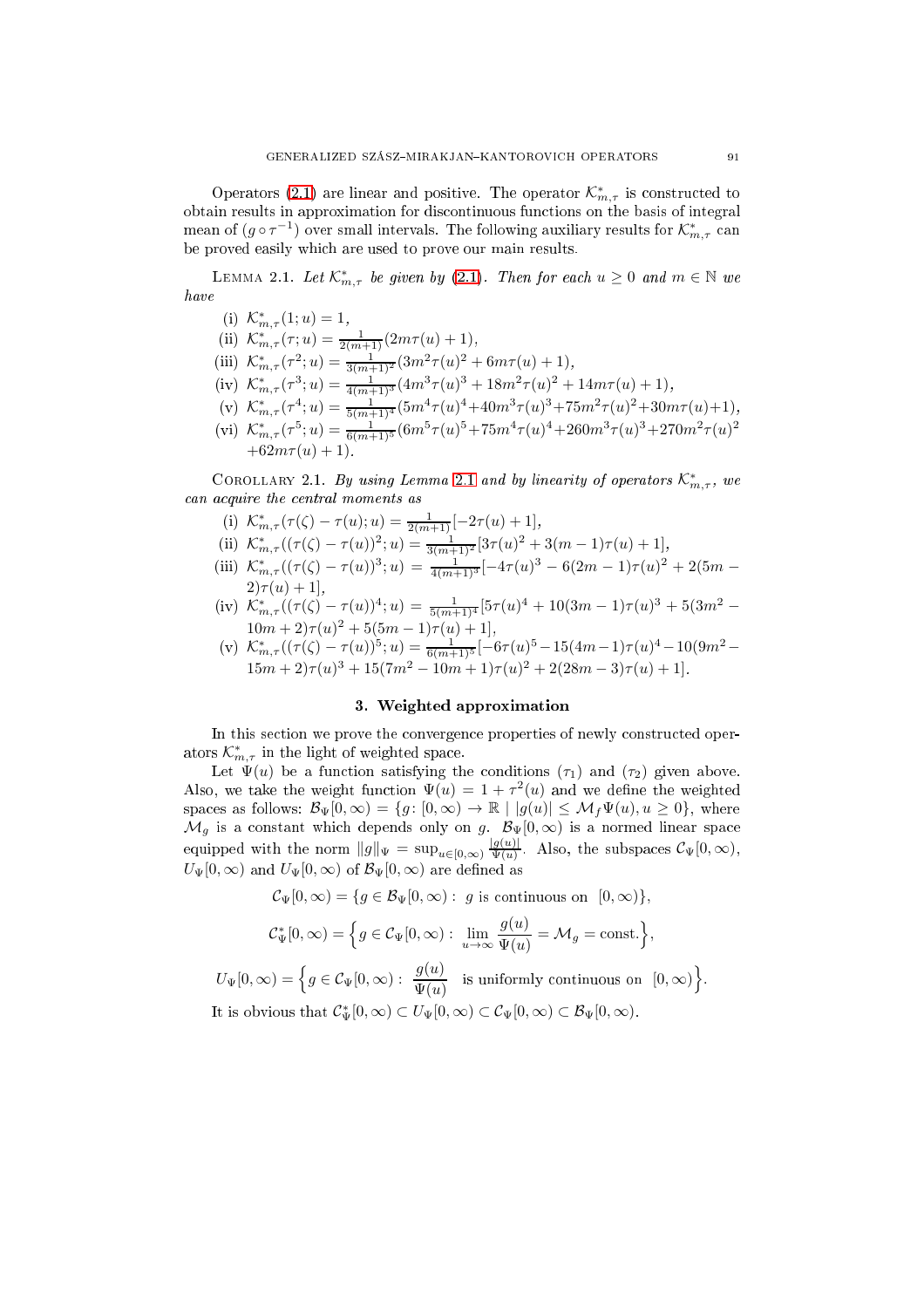In  $[8]$ , Gadjiev prove the following results for the weighted Korovkin type theorems.

We consider  $\{Q_m\}_{m>1}$  be a sequence of positive linear operators which acts from  $\mathcal{C}_{\Psi}[0,\infty)$  to  $\mathcal{B}_{\Psi}[0,\infty)$ .

LEMMA 3.1. [8] The positive linear operators  $\mathcal{Q}_m$ ,  $m \geq 1$ , acts from  $\mathcal{C}_{\Psi}[0,\infty)$ to  $\mathcal{B}_{\Psi}[0,\infty)$  if and only if the inequality  $|\mathcal{Q}_m(\Psi;u)| \leq \mathcal{M}_m \Psi(u), u \geq 0$ , holds, where  $\mathcal{M}_m > 0$  is a constant depending on m.

THEOREM 3.1. [8] Let the sequence of positive linear operators  $\mathcal{Q}_m$ ,  $m \geq 1$ acting from  $\mathcal{C}_{\Psi}[0,\infty)$  to  $\mathcal{B}_{\Psi}[0,\infty)$  and satisfying

$$
\lim_{m \to \infty} ||Q_m \tau^i - \tau^i||_{\Psi} = 0, \quad i = 0, 1, 2.
$$

Then for any function  $g \in C^*_{\Psi}[0,\infty)$  we have  $\lim_{m\to\infty} ||\mathcal{Q}_m(g) - g||_{\Psi} = 0$ .

Therefore, we an prove the following results.

THEOREM 3.2. For each function  $g \in C^*_\Psi[0,\infty)$  we have

$$
\lim_{m \to \infty} \|\mathcal{K}_{m,\tau}^*(g) - g\|_{\Psi} = 0.
$$

PROOF. By Lemma [2.1](#page-2-0) (i) and (ii), it is clear that  $\|\mathcal{K}_{m,\tau}^*(1;u)-1\|_{\Psi}=0$ . and

$$
\|\mathcal{K}_{m,\tau}^*(\tau;u)-\tau\|_{\Psi}\leq \left|\frac{m}{m+1}-1\right|\sup_{u\in[0,\infty)}\frac{\tau(u)}{1+\tau^2(u)}+\frac{1}{2(m+1)}\leq \frac{3}{2(m+1)}.
$$

Again by Lemma [2.1](#page-2-0) (iii), we have

<span id="page-3-0"></span>
$$
(3.1) \qquad \|\mathcal{K}^*_{m,\tau}(\tau^2;u) - \tau^2\|_{\Psi} \le \left|\frac{m^2}{(m+1)^2} - 1\right| \sup_{u \in [0,\infty)} \frac{\tau^2(u)}{1 + \tau^2(u)} + \frac{2m}{(m+1)^2} \sup_{u \in [0,\infty)} \frac{\tau(u)}{1 + \tau^2(u)} + \frac{1}{3(m+1)^2} \le \frac{12m+4}{3(m+1)^2}.
$$

Then from Lemma [2.1](#page-2-0) and [\(3.1\)](#page-3-0) we get  $\lim_{m\to\infty} ||\mathcal{K}^*_{m,\tau}(\tau^i) - \tau^i||_{\Psi} = 0, i = 0, 1, 2$ . Hence, the proof is completed.

### 4. Rate of onvergen
e

In this section, we determine the rate of convergence for  $\mathcal{K}_{m,\tau}^{*}$  by weighted modulus of continuity  $\omega_{\tau}(g;\delta)$  which was recently considered by Holhos [10] as follows:

(4.1) 
$$
\omega_{\tau}(g;\delta) = \sup_{u,\zeta \in [0,\infty), |\tau(\zeta) - \tau(u)| \leq \delta} \frac{|g(\zeta) - g(u)|}{\Psi(\zeta) + \Psi(u)}, \quad \delta > 0,
$$

where  $g \in C_{\Psi}[0,\infty)$ , with the following properties:

<span id="page-3-1"></span>(i)  $\omega_{\tau}(g; 0) = 0,$ 

(ii)  $\omega_{\tau}(g; \delta) \geq 0, \delta \geq 0$  for  $g \in C_{\Psi}[0, \infty)$ ,

(iii)  $\lim_{\delta \to 0} \omega_{\tau}(g; \delta) = 0$ , for each  $g \in U_{\Psi}[0, \infty)$ .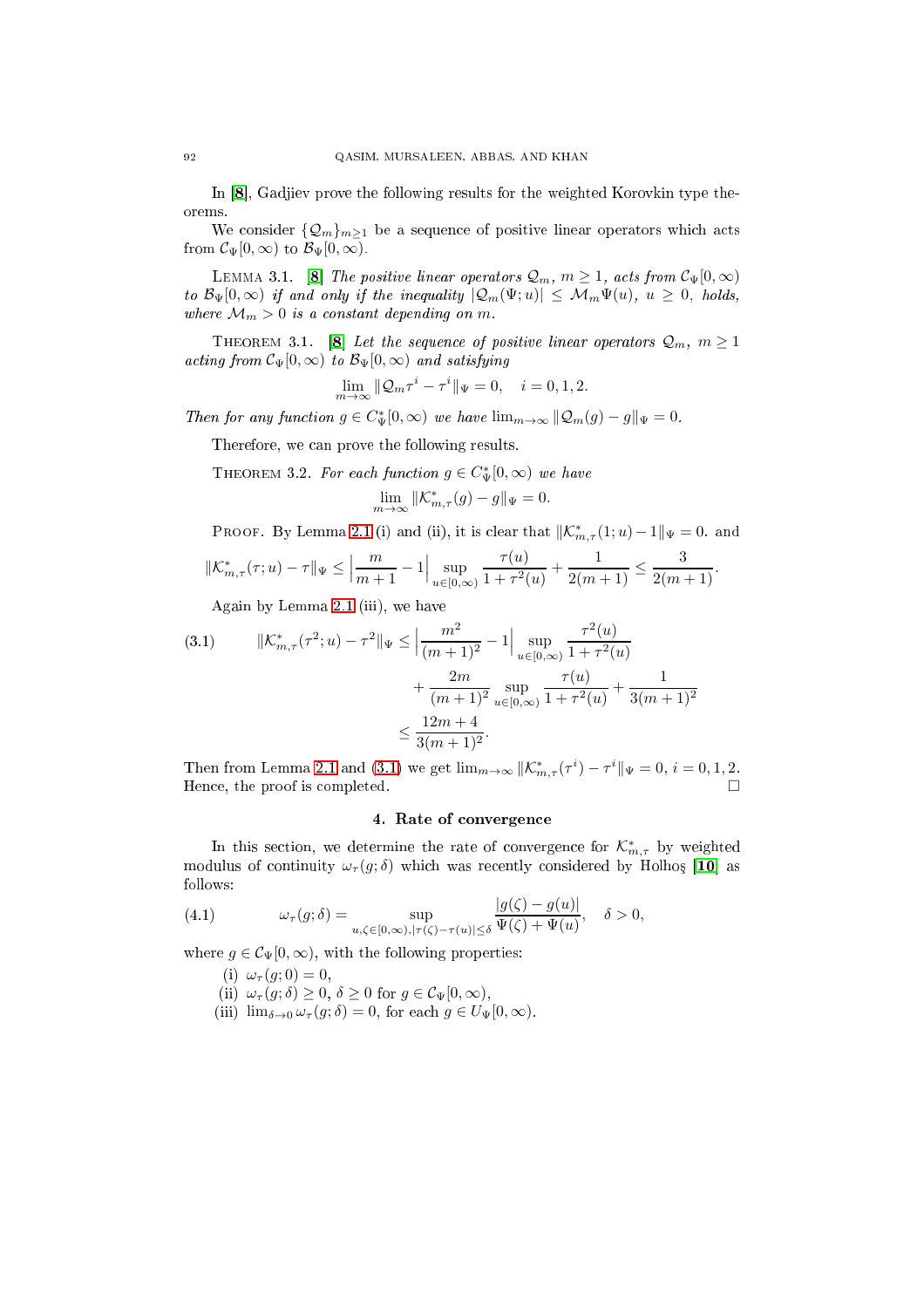<span id="page-4-1"></span>THEOREM 4.1. [10] Let  $\mathcal{Q}_m : C_{\Psi}[0,\infty) \to \mathcal{B}_{\Psi}[0,\infty)$  be a sequence of positive linear operators with

(4.2) 
$$
\|\mathcal{Q}_m(\tau^0) - \tau^0\|_{\Psi^0} = a_m, \qquad \|\mathcal{Q}_m(\tau^2) - \tau^2\|_{\Psi} = c_m, \|\mathcal{Q}_m(\tau) - \tau\|_{\Psi^{1/2}} = b_m, \qquad \|\mathcal{Q}_m(\tau^3) - \tau^3\|_{\Psi^{3/2}} = d_m,
$$

where the sequences  $a_m$ ,  $b_m$ ,  $c_m$  and  $d_m$  converge to zero as  $m \to \infty$ . Then

<span id="page-4-0"></span>
$$
\|\mathcal{Q}_m(g) - g\|_{\Psi^{3/2}} \le (7 + 4a_m + 2c_m)\omega_\tau(g; \delta_m) + \|g\|_{\Psi} a_m,
$$

for all  $g \in C_{\Psi}[0,\infty)$ , where

$$
\delta_m = 2\sqrt{(a_m + 2b_m + c_m)(1 + a_m) + a_m + 3b_m + 3c_m + d_m}.
$$

<span id="page-4-2"></span>THEOREM 4.2. Let for each  $g \in C_{\Psi}[0,\infty)$  we have

$$
\|\mathcal{K}_{m,\tau}^*(g) - g\|_{\Psi^{3/2}} \le \left(\frac{21m^2 + 66m + 29}{3(m+1)^2}\right)\omega_\tau(g; \delta_m),
$$

where

$$
\delta_m = 2\sqrt{\frac{21m+13}{3(m+1)^2}} + \frac{78m^2+140m+27}{4(m+1)^3}.
$$

PROOF. If we calculate the sequences  $(a_m)$ ,  $(b_m)$ ,  $(c_m)$  and  $(d_m)$ , then by using Lemma [2.1,](#page-2-0) learly we have

$$
\begin{aligned} &\|K_{m,\tau}^*(\tau^0) - \tau^0\|_{\Psi^0} = 0 = a_m, \\ &\|K_{m,\tau}^*(\tau) - \tau\|_{\Psi^{1/2}} \le \frac{3}{2(m+1)} = b_{m,q}, \\ &\|K_{m,\tau}^*(\tau^2) - \tau^2\|_{\Psi} \le \frac{12m+4}{3(m+1)^2} = c_m. \end{aligned}
$$

Finally,

$$
\|\mathcal{K}_{m,\tau}^*(\tau^3)-\tau^3\|_{\Psi^{3/2}} \le \frac{48m^2+88m+5}{4(m+1)^3}=d_{m,q}.
$$

Thus, conditions  $(4.1)-(4.2)$  $(4.1)-(4.2)$  $(4.1)-(4.2)$  are satisfied. Now by Theorem [4.1,](#page-4-1) we obtain the desired result.

REMARK 4.1. From property (iii) of  $\omega_{\tau}(g;\delta)$  and Theorem [4.2,](#page-4-2) we have

$$
\lim_{m \to \infty} ||\mathcal{K}^*_{m,\tau}(g) - g||_{\Psi^{3/2}} = 0, \quad \text{ for } g \in U_{\Psi}[0, \infty).
$$

## 5. Voronovskaya type theorem

In this section, we prove pointwise convergence of  $\mathcal{K}_{m,\tau}^*$  by using a technique which is developed in [5] by Cardenas-Morales, Garrancho and Raşa.

THEOREM 5.1. Let  $g \in C_{\Psi}[0, \infty)$ ,  $u \in [0, \infty)$  and suppose that  $(g \circ \tau^{-1})'$  and  $(g \circ \tau^{-1})''$  exist at  $\tau(u)$ . If  $(g \circ \tau^{-1})''$  is bounded on  $[0, \infty)$ , then we have

$$
\lim_{m \to \infty} m[\mathcal{K}^*_{m,\tau}(g;u) - g(u)] = \tau(u)(g \circ \tau^{-1})' \left\{ \frac{1}{2} - \tau(u) \right\} + \frac{1}{2} \tau(u)(g \circ \tau^{-1})'' \tau(u).
$$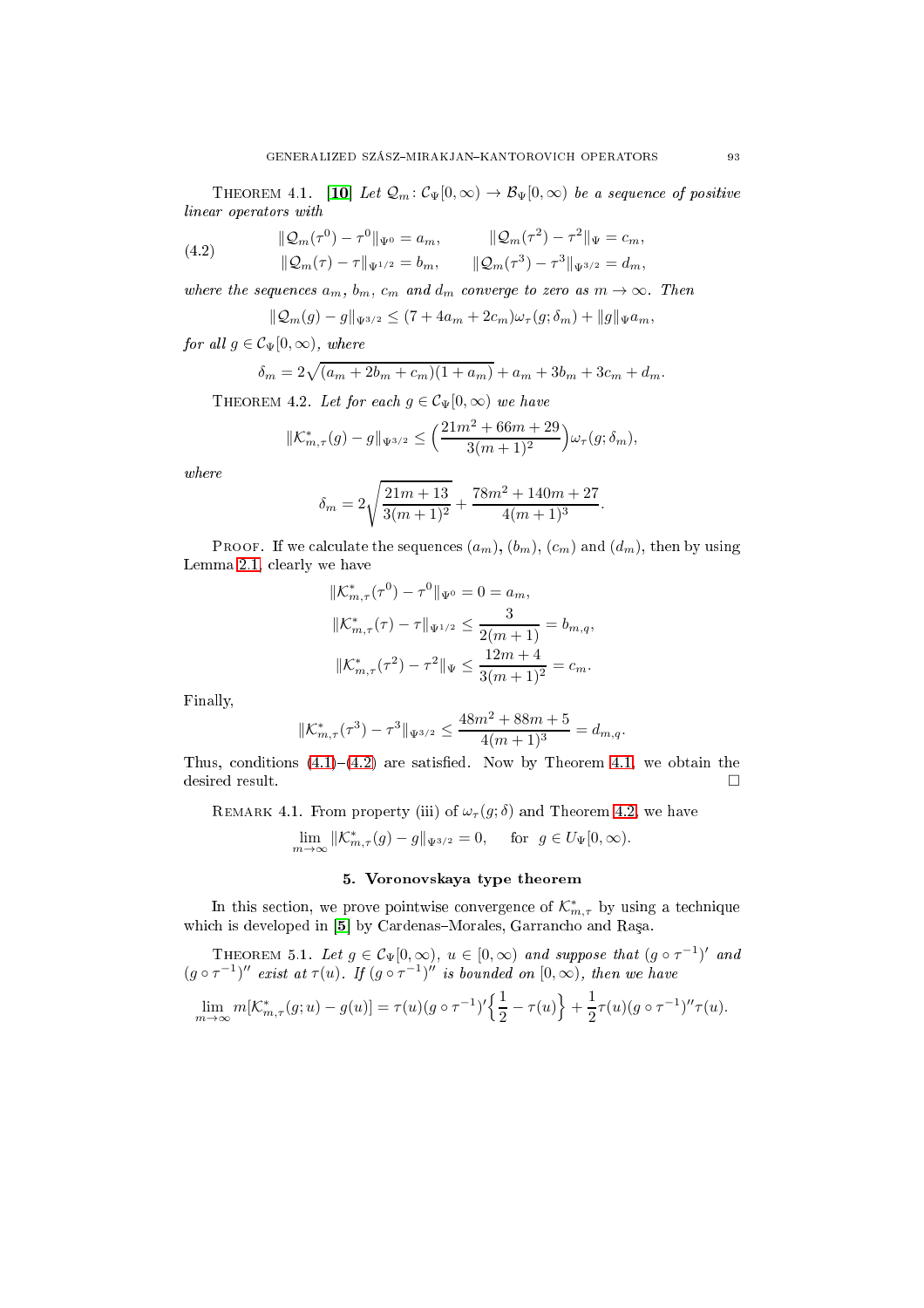PROOF. By using Taylor expansion of  $(g \circ \tau^{-1})$  at  $\tau(u) \in [0, \infty)$ , there exists a point  $\zeta$  lying between u and z, so we have

<span id="page-5-1"></span>(5.1) 
$$
g(\zeta) = (g \circ \tau^{-1})(\tau(\zeta)) = (g \circ \tau^{-1})(\tau(u)) + (g \circ \tau^{-1})'(\tau(u))(\tau(\zeta) - \tau(u)) + \frac{1}{2}(g \circ \tau^{-1})''(\tau(u))(\tau(\zeta) - \tau(u))^2 + \lambda_u(\zeta)(\tau(\zeta) - \tau(u))^2,
$$

where

<span id="page-5-0"></span>(5.2) 
$$
\lambda_u(\zeta) = \frac{(g \circ \tau^{-1})''(\tau(\zeta)) - (g \circ \tau^{-1})''(\tau(u))}{2}.
$$

Therefore, by the assumption on g and [\(5.2\)](#page-5-0) ensures that  $|\lambda_u(\zeta)| \leq \mathcal{K}$ , for all  $\zeta \in [0,\infty)$  and  $\lim_{\zeta \to u} \lambda_u(\zeta) = 0$ . Now by applying operators (2.1) to equality (5.1), we get

<span id="page-5-2"></span>(5.3) 
$$
[\mathcal{K}^*_{m,\tau}(g;u) - g(u)] = (g \circ \tau^{-1})'(\tau(u))\mathcal{K}^*_{m,\tau}((\tau(\zeta) - \tau(u));u) + \frac{(g \circ \tau^{-1})''(\tau(u))\mathcal{K}^*_{m,\tau}((\tau(\zeta) - \tau(y))^2;u)}{2} + \mathcal{K}^*_{m,\tau}(\lambda^u(\zeta)((\tau(\zeta) - \tau(u))^2;u))\zeta
$$

From Lemma [2.1](#page-2-0) and Corollary [2.1,](#page-2-1) we obtain

<span id="page-5-3"></span>(5.4) 
$$
\lim_{m \to \infty} m \mathcal{K}^*_{m,\tau}((\tau(\zeta) - \tau(u)); u) = \frac{1 - 2\tau(u)}{2},
$$

<span id="page-5-4"></span>(5.5) 
$$
\lim_{m \to \infty} mK_{m,\tau}^*((\tau(\zeta) - \tau(u))^2; u) = \tau(u).
$$

By estimating the last term on the right hand side of equality [\(5.3\)](#page-5-2), we will get the proof.

Since from [\(5.2\)](#page-5-0), for every  $\epsilon > 0$ ,  $\lim_{\zeta \to u} \lambda_u(\zeta) = 0$ . Let  $\delta > 0$  such that  $|\lambda_u(\zeta)| < \varepsilon$  for every  $\zeta \geq 0$ . By the Cauchy-Schwartz inequality, we get

$$
\lim_{m \to \infty} m\mathcal{K}_{m,\tau}^*(|\lambda_u(\zeta)|(\tau(\zeta) - \tau(u))^2; u) \leq \varepsilon \lim_{m \to \infty} m\mathcal{K}_{m,\tau}^*((\tau(\zeta) - \tau(u))^2; u) + \frac{\mathcal{K}^*}{\delta^2} \lim_{m \to \infty} \mathcal{K}^*_{m,\tau}((\tau(w) - \tau(u))^4; u).
$$

Since  $\lim_{m\to\infty} m\mathcal{K}_{m,\tau}^*((\tau(\zeta)-\tau(u))^4;u)=0$ , we obtain

(5.6) 
$$
\lim_{m \to \infty} mK_{m,\tau}^*(|\lambda_u(\zeta)|(\tau(\zeta) - \tau(u))^2; u) = 0.
$$

Thus, by taking into account equations  $(5.4)$ ,  $(5.5)$  and  $(5.6)$  to equation  $(5.3)$  this proof the theorem.  $\hfill \square$ 

## <span id="page-5-5"></span>6. Lo
al and global approximation

In order to prove local approximation theorems for the operators  $\mathcal{K}^*_{m,\tau}$ , let us recall some basic concepts and results concerning modulus of continuity and K-functional. Let  $\mathcal{C}_B[0,\infty)$ , be the space of real-valued continuous and bounded functions g defined on the interval  $[0, \infty)$ . The norm  $\|\cdot\|$  on the space  $\mathcal{C}_B[0, \infty)$  is given by  $||g|| = \sup_{0 \le u \le \infty} |g(u)|$ . Further, K-functional is defined as:

$$
K_2(g,\delta) = \inf_{r \in W^2} \{ \| g - r \| + \delta \| g'' \| \},\
$$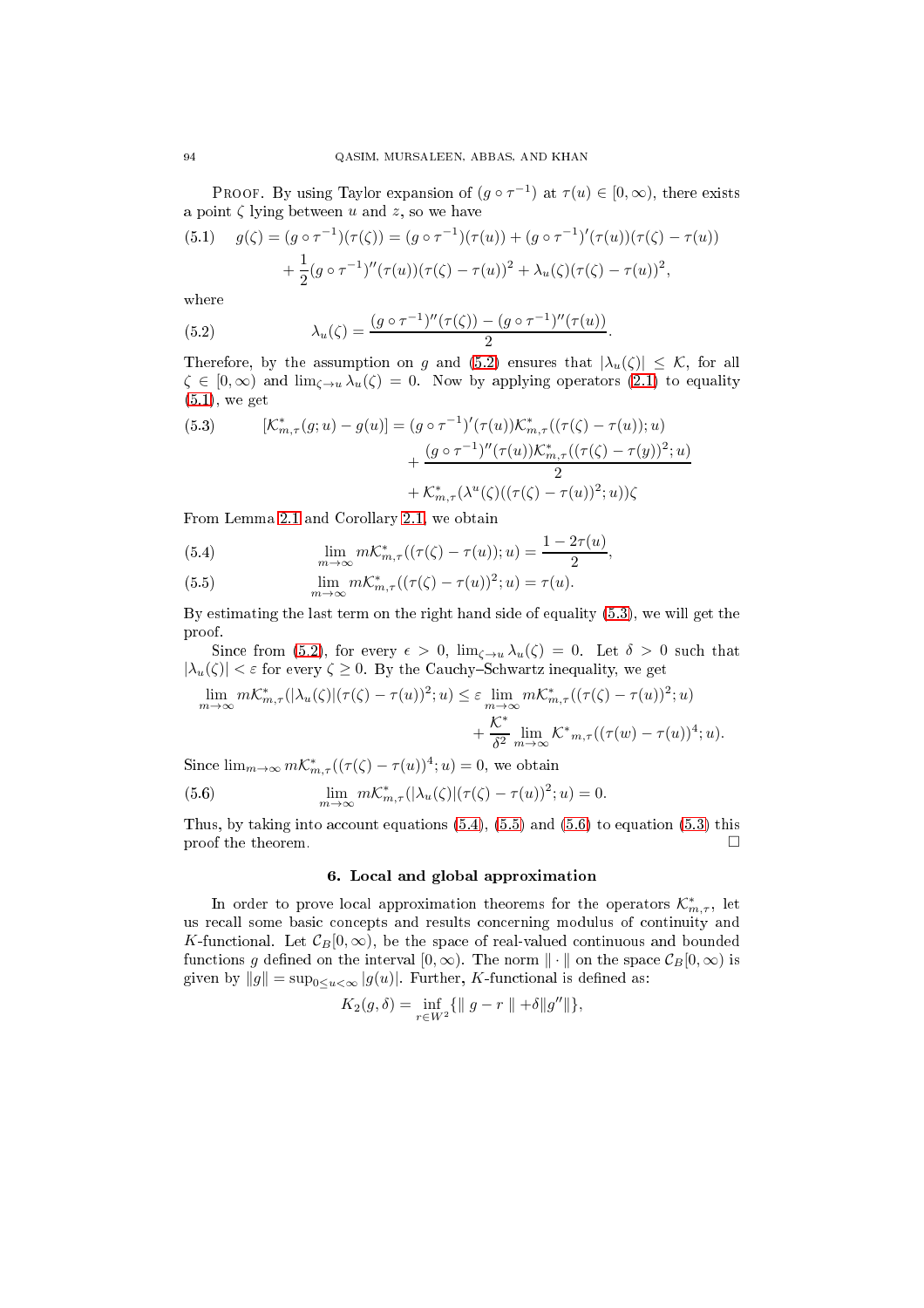where  $\delta > 0$  and  $W^2 = \{ s \in \mathcal{C}_B[0,\infty) : r', r'' \in \mathcal{C}_B[0,\infty) \}$ . Then, in view of known result [6], there exists an absolute constant  $D > 0$  such that  $\mathcal{K}^*(g, \delta) \leq \mathcal{D}\omega_2(g, \sqrt{\delta})$ . For  $g \in C_B[0,\infty)$  the second order modulus of smoothness is defined as follows

$$
\omega_2(g,\sqrt{\delta})=\sup_{0
$$

and the usual modulus of continuity is defined as

$$
\omega(g,\delta)=\sup_{0
$$

THEOREM 6.1. Let  $g \in C_B[0,\infty)$  and  $\tau$  be a function satisfying the conditions ( $\tau_1$ ), ( $\tau_2$ ) and  $||\tau''||$  is finite. Then, there exists an absolute constant  $D > 0$  such that  $|\mathcal{K}_{m,\tau}^*(g;u)-g(u)| \leq \mathcal{D}K(g,\delta_m(u))$  where

$$
\delta_m(u) = \frac{1}{3(m+1)^2} [3\tau(u)^2 + 3(m-1)\tau(u) + 1].
$$

PROOF. Let  $r \in W^2$  and  $u, y \in [0, \infty)$ . By using Taylor's formula we have

<span id="page-6-0"></span>(6.1) 
$$
r(y) = r(u) + (r \circ \tau^{-1})'(\tau(u))(\tau(y) - \tau(u)) + \int_{\tau(u)}^{\tau(y)} (\tau(y) - v)(r \circ \tau^{-1})''(v) dv.
$$

By using the equality

$$
(r \circ \tau^{-1})''(\tau(u)) = \frac{r''(u)}{(\tau'(u))^2} - r''(u) \frac{\tau''(u)}{(\tau'(u))^3}.
$$

Now, put  $v = \tau(z)$  in the last term in equality [\(6.1\)](#page-6-0), we get

$$
\int_{\tau(u)}^{\tau(y)} (\tau(y) - v)(r \circ \tau^{-1})''(v) dv = \int_u^y (\tau(y) - \tau(z)) \left[ \frac{r''(z)\tau'(z) - r'(z)\tau''(v)}{(\tau'(z))^2} \right] dz,
$$
  
i.e.,

<span id="page-6-1"></span>
$$
(6.2) \quad \int_{\tau(u)}^{\tau(y)} (\tau(y) - v)(r \circ \tau^{-1})''(v) dv = \int_{\tau(u)}^{\tau(y)} (\tau(y) - v) \frac{r''(\tau^{-1}(v))}{(\tau'(\tau^{-1}(v)))^2} dv - \int_{\tau(u)}^{\tau(y)} (\tau(y) - v) \frac{r'(\tau^{-1}(v))\tau''(\tau^{-1}(v))}{(\tau'(\tau^{-1}(v)))^3} dv.
$$

By applying operator [\(2.1\)](#page-1-1) to both sides of equality [\(6.1\)](#page-6-0) and by using Lemma [2.1](#page-2-0) and [\(6.2\)](#page-6-1), we dedu
e

$$
\mathcal{K}_{m,\tau}^*(r;u) = r(u) + \mathcal{K}_{m,\tau}^*\bigg(\int_{\tau(u)}^{\tau(y)} (\tau(y) - v) \frac{r''(\tau^{-1}(v))}{(\tau'(\tau^{-1}(v))^2} dv; u\bigg) - \mathcal{K}_{m,\tau}^*\bigg(\int_{\tau(u)}^{\tau(y)} (\tau(y) - v) \frac{r'(\tau^{-1}(v))\tau''(\tau^{-1}(v))}{(\tau'(\tau^{-1}(v))^3} dv; u\bigg).
$$

As we know  $\tau$  is strictly increasing on  $[0, \infty)$  and with condition  $(\tau_2)$ , we get

$$
|\mathcal{K}^*_{m,\tau}(r;u)-r(u)|\leq \mathcal{M}^{\tau}_{m,2}(u)(\|r''\|+\|r'\|\|\tau''\|),
$$

where  $\mathcal{M}_{m,2}^{\tau}(u) = \mathcal{K}_{m,\tau}^*((\tau(y) - \tau(u))^2; u).$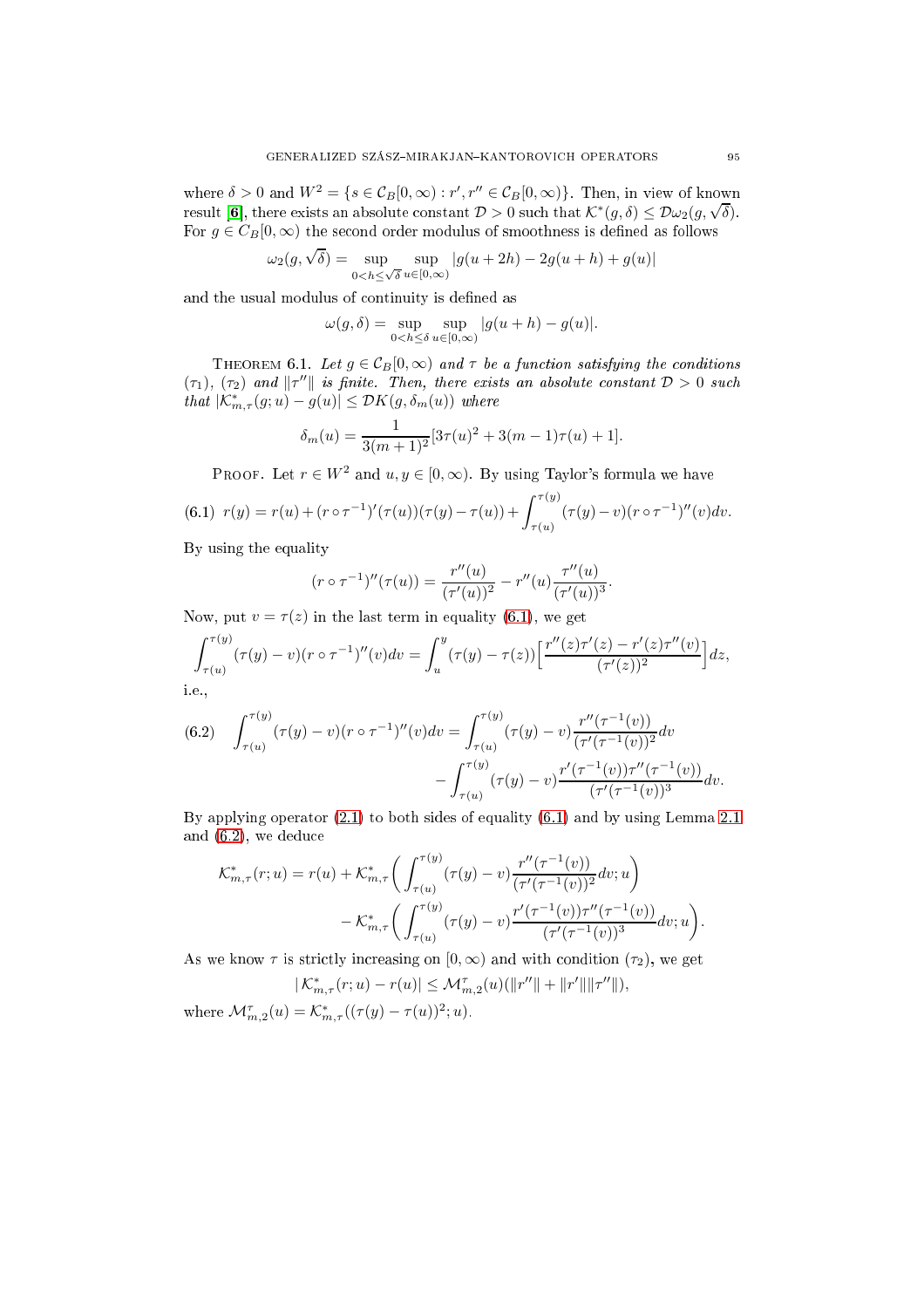For all  $g \in C_B[0,\infty)$ , we have

$$
|\mathcal{K}_{m,\tau}^*(r;u)| \le ||g \circ \tau^{-1}||e^{-m\tau(u)} \sum_{j=0}^{\infty} \frac{(m\tau(u))^j}{j!} \le ||g||\mathcal{K}_{m,\tau}^*(1;u) = ||g||.
$$

Hen
e we have

$$
\begin{aligned} |\mathcal{K}^*_{m,\tau}(g;u)-g(u)|&\leq |\mathcal{K}^*_{m,\tau}(g-r;u)|+|\mathcal{K}^*_{m,\tau}(r;u)-r(u)|+|r(u)-g(u)|\\ &\leq 2\|g-r\|+\frac{3\tau^2(u)+6m\tau(u)+1}{3(m+1)^2}(\|r''\|+\|r'\|\|\tau''\|), \end{aligned}
$$

if we choose  $\mathcal{D}=\max\{2,\|\tau''\|\},\$  then

$$
|\mathcal{K}_{m,\tau}^*(g;u)-g(u)| \leq \mathcal{D}\Big(2\|g-r\|+\frac{3\tau^2(u)+3(m-1)\tau(u)+1}{3(m+1)^2}\|r''\|_{W^2}\Big).
$$

Taking infimum over all  $r \in W^2$  we obtain  $|\mathcal{K}_{m,\tau}^*(g;u) - g(u)| \leq \mathcal{D}K(g,\delta_m(u))$ .  $\Box$ 

Now, we recall the Lipschitz class given in [9]. Let  $\tau$  be a function satisfying the conditions  $(\tau_1), (\tau_2), 0 < \alpha \leq 1$  and  $\text{Lip}_{\mathcal{H}}(\tau(u); \alpha), \mathcal{H} \geq 0$  is the set of functions g satisfying the inequality

$$
|g(y) - g(u)| \le \mathcal{H}|\tau(u) - \tau(u)|^{\alpha}, \quad u, y \ge 0.
$$

Moreover, for a bounded subset  $\mathcal{Y} \subset [0, \infty)$ , we say that the function  $g \in \mathcal{C}_B[0, \infty)$ belongs to  $\text{Lip}_{\mathcal{H}}(\tau(u); \alpha)$ ,  $0 < \alpha \leq 1$  on  $\mathcal{Y}$  if

$$
|g(z) - g(u)| \leq \mathcal{H}_{\alpha, g} |\tau(y) - \tau(u)|^{\alpha}, \qquad u \in \mathcal{Y} \quad \text{and} \quad y \geq 0,
$$

where  $\mathcal{H}_{\alpha,g}$  is a constant depending on  $\alpha$  and  $g$ .

THEOREM 6.2. Let  $\tau$  be a function satisfying the conditions  $(\tau_1)$ ,  $(\tau_2)$ . Then for any  $g \in \text{Lip}_{\mathcal{H}}(\tau(u); \alpha)$ ,  $0 < \alpha \leq 1$  and for every  $u \in (0, \infty)$ ,  $m \in \mathbb{N}$ , we have

(6.3) 
$$
|\mathcal{K}_{m,\tau}^*(g;u)-g(u)| \leq \mathcal{H}(\delta_m(u))^{\alpha/2},
$$

where

$$
\delta_m(u) = \frac{1}{3(m+1)^2} [3\tau(u)^2 + 3(m-1)\tau(u) + 1].
$$

PROOF. Assume that  $\alpha = 1$ . Then, for  $g \in Lip_{\mathcal{H}}(\alpha; 1)$  and  $u \in (0, \infty)$ , we have

$$
|\mathcal{K}^*_{m,\tau}(g;u)-g(u)| \leq \mathcal{K}^*_{m,\tau}(|g(y)-g(u)|;u)
$$
  

$$
\leq \mathcal{HK}^*_{m,\tau}(|\tau(y)-g(u)|;u).
$$

By applying the Cau
hy S
hwartz inequality, we get

$$
|\mathcal{K}_{m,\tau}^*(g;u) - g(u)| \leq \mathcal{H}[\mathcal{K}_{m,\tau}^*((\tau(y) - \tau(u))^2;u)]^{1/2}
$$
  

$$
\leq \mathcal{H}\sqrt{\delta_m(u)}.
$$

Let us assume that  $\alpha \in (0,1)$ . Then, for  $g \in \text{Lip}_{\mathcal{H}}(\alpha; 1)$  and  $u \in (0,\infty)$ , we have

$$
|\mathcal{K}_{m,\tau}^*(g;u) - g(u)| \leq \mathcal{K}_{m,\tau}^* (|g(y) - g(u)|; u) \leq \mathcal{HK}_{m,\tau}^* (|\tau(y) - g(u)|^{\alpha}; u).
$$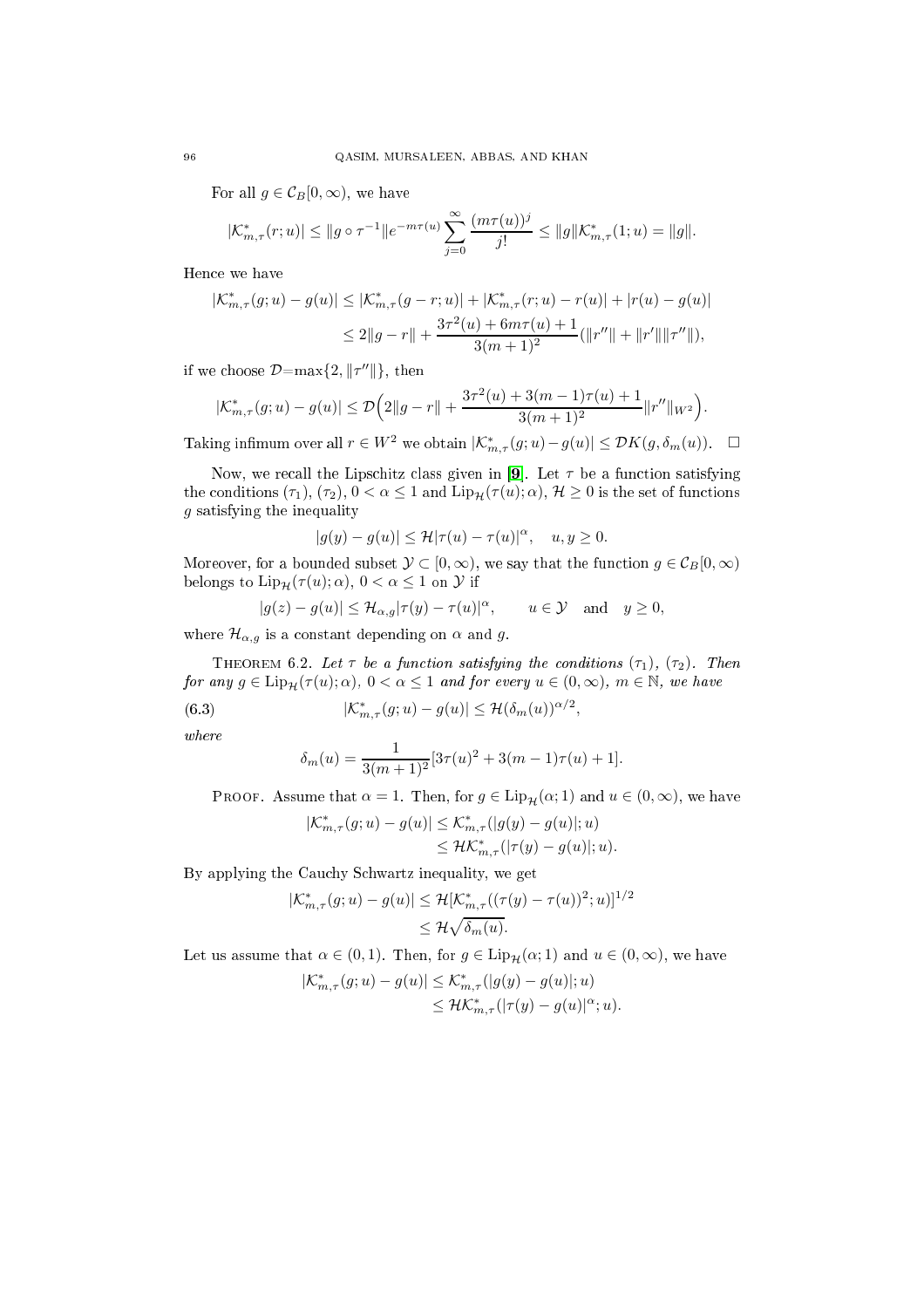By taking  $p = 1/\alpha$  and  $q = 1/(1 - \alpha)$ ,  $g \in \text{Lip}_{\mathcal{H}}(\tau(u); \alpha)$ , and applying Hölder's inequality we have

$$
|\mathcal{K}^*_{m,\tau}(g;u)-g(u)|\leq \mathcal{H}[\mathcal{K}^*_{m,\tau}(|\tau(y)-\tau(u)|;u)]^{\alpha}.
$$

Finally, by applying the Cauchy–Schwartz inequality, we get

$$
|\mathcal{K}_{m,\tau}^*(g;u) - g(u)| \leq \mathcal{H}(\delta_m(u))^{\alpha/2}.
$$

THEOREM 6.3. Let  $\tau$  be a function satisfying the conditions  $(\tau_1)$ ,  $(\tau_2)$  and  $\mathcal Y$ be a bounded subset of  $[0, \infty)$ . Then for any  $g \in \text{Lip}_{\mathcal{H}}(\tau(u); \alpha)$ ,  $0 < \alpha \leq 1$  on  $\mathcal{Y}$  $\alpha \in (0,1],$  we have

$$
|\mathcal{K}_{m,\tau}^*(g;u) - g(u)| \leq \mathcal{H}_{\alpha,g}\{(\delta_m(u))^{\alpha/2} + 2[\tau'(u)]^{\alpha}d^{\alpha}(u,\mathcal{Y})\}, \quad u \in [0,\infty), \ m \in \mathbb{N},
$$
  
where  $d(u,\mathcal{Y}) = \inf\{\|u-z\| : z \in \mathcal{Y}\}$  and  $\mathcal{M}_{\alpha,g}$  is a constant depending on  $\alpha$  and  $g$ ,  
where

$$
\delta_m(u) = \frac{1}{3(m+1)^2} [3\tau(u)^2 + 3(m-1)\tau(u) + 1].
$$

**PROOF.** Let  $\bar{y}$  be the closure of  $\mathcal{Y}$  in  $[0, \infty)$ . Then, there exists a point  $u_0 \in$  $\overline{\mathcal{Y}}$  such that  $d(u, \mathcal{Y}) = |u - u_0|$ .

Using the monotonicity of  $\mathcal{K}_{m,\tau}^*$  and the hypothesis of  $g,$  we obtain

$$
|\mathcal{K}_{m,\tau}^{*}(g; u) - g(u)| \leq \mathcal{K}_{m,\tau}^{*}(|g(y) - g(u_{0})|; u) + \mathcal{K}_{m,\tau}^{*}(|g(u) - g(u_{0})|; u) \leq \mathcal{M}_{\alpha,g}\{\mathcal{K}_{m,\tau}^{*}(|\tau(y) - \tau(u_{0})|^{\alpha}; u) + |\tau(u) - \tau(u_{0})|^{\alpha}\} \leq \mathcal{H}_{\alpha,g}\{\mathcal{K}_{m,\tau}^{*}(|\tau(y) - \tau(u)|^{\alpha}; u) + 2|\tau(u) - \tau(u_{0})|^{\alpha}\}.
$$

By using Hölder's inequality for  $p = 2/\alpha$  and  $q = 2/(2 - \alpha)$ , as well as the fact  $|\tau(u) - \tau(u_0)| = \tau'(u) |\tau(u) - \tau(u_0)|$  in the last inequality we get

$$
|\mathcal{K}_{m,\tau}^*(g;u)-g(u)| \leq \mathcal{H}_{\alpha,g}\big\{ [\mathcal{K}_{m,\tau}^*((\tau(y)-\tau(u))^2;u)]^{\frac{1}{2}} + 2[\tau'(u)|\tau(u)-\tau(u_0)|]^{\alpha} \big\}.
$$
  
Hence, by Corollary 2.1 we get the proof.

<span id="page-8-0"></span>Now, we recall the local approximation given in [13] for  $q \in C_B[0,\infty)$ , given as

(6.4) 
$$
\tilde{\omega}_{\alpha}^{\tau}(g; u) = \sup_{y \neq u, y \in (0, \infty)} \frac{|g(y) - g(u)|}{|y - u|^{\alpha}}, \quad u \in [0, \infty) \text{ and } \alpha \in (0, 1].
$$

Then we get the following result:

THEOREM 6.4. Let  $g \in C_B[0,\infty)$  and  $\alpha \in (0,1]$ . Then, for all  $u \in [0,\infty)$ , we have

$$
|\mathcal{K}_{m,\tau}^*(g;u) - g(u)| \leq \tilde{\omega}_{\alpha}^{\tau}(g;u)(\delta_m(u))^{\alpha/2},
$$

where

$$
\delta_m(u) = \frac{1}{3(m+1)^2} [3\tau(u)^2 + 3(m-1)\tau(u) + 1]
$$

PROOF. We know that  $|\mathcal{K}_{m,\tau}^*(g;u) - g(u)| \leq \mathcal{K}_{m,\tau}^* (|g(y) - g(u)|;u)$ . From equation [\(6.4\)](#page-8-0), we have

$$
|\mathcal{K}^*_{m,\tau}(g;u)-g(u)|\leq \tilde{\omega}^{\tau}_{\alpha}(g;u)\mathcal{K}^*_{m,\tau}(|\tau(y)-\tau(u)|^{\alpha};u).
$$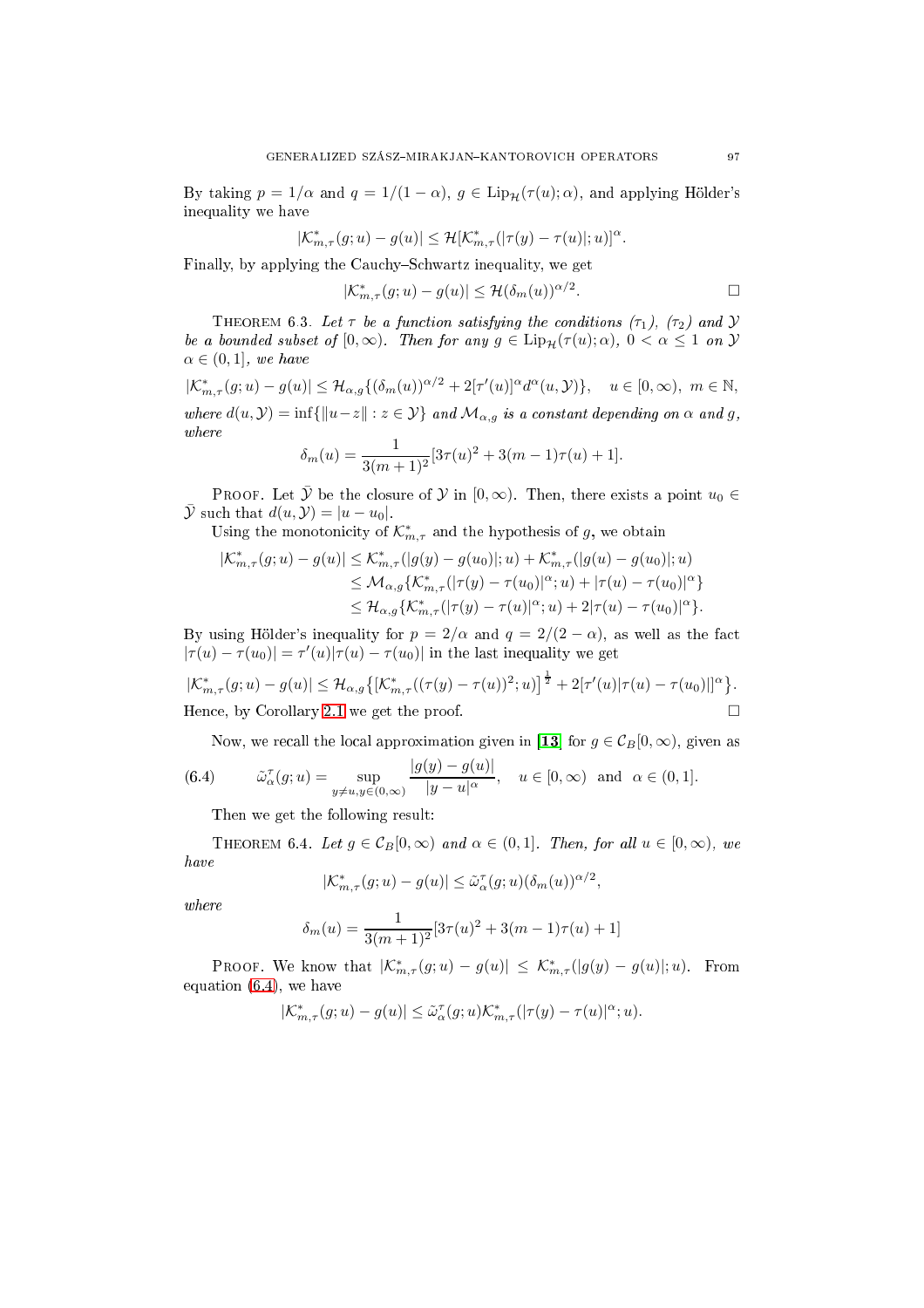By applying Hölder's inequality with  $p = 2/\alpha$  and  $q = 2/(2 - \alpha)$ , we have

$$
|\mathcal{K}_{m,\tau}^*(g;u) - g(u)| \leq \tilde{\omega}_{\alpha}^{\tau}(g;u)[\mathcal{K}_{m,\tau}^*((\tau(y) - \tau(u))^2;u)]^{\alpha/2}
$$
  

$$
\leq \tilde{\omega}_{\alpha}^{\tau}(g;u)(\delta_m(u))^{\alpha}/2.
$$

which proves the desired result  $\square$ 

Acknowledgment. The first author (Mohd Qasim) is grateful to Council of Scientific and Industrial Research (CSIR), India, for providing the Senior Research Fellowship with award no.  $(09/1172(0001)/2017$ -EMR-I).

#### Referen
es

- <span id="page-9-5"></span>1. A.M. Acu, N. Manav, D.F. Sofonea, Approximation properties of  $\lambda$ -Kantorovich operators, J. Inequal. Appl. <sup>2018</sup> (2018), 202.
- <span id="page-9-6"></span>2. F. Altomare, M.C. Montano, V. Leonessa, On a generalization of  $Sz$ asz-Mirakian-*Kantorovich operators*, Result. Math.  $63(3-4)$   $(2013)$ ,  $837-863$ .
- <span id="page-9-3"></span>3. A. Aral, D. Inoan, I. Rasa, On the generalized Szász-Mirakyan operators, Result. Math. 65(3-4) (2014),  $441-452$ .
- <span id="page-9-0"></span>4. S. N. Bernstein, *Démonstation du théorème de Weierstrass fondée sur le calcul de probabilités*, Commun. Soc. Math. Kharkow 13(1912-1913), 1-2.
- <span id="page-9-2"></span>5. D. Cárdenas-Morales, P. Garrancho, I. Rasa, Bernstein-type operators which preserve polynomials, Comput. Math. Appl.  $62(1)$  (2011), 158-163.
- <span id="page-9-13"></span>6. R. A. DeVore, G. G. Lorentz, Constructive Approximation, Grundlehren Math. Wiss. [Fundamental principales of Mathematical Sciences], Springer-Verlag, Berlin, 1993.
- 7. O. Duman, M. A. Özarslan, B. Della Vecchia, Modified Szász-Mirakjan-Kantorovich operators  $preserving linear functions. Turk. J. Math. 33(2) (2009), 151-158.$
- <span id="page-9-11"></span>8. A.D. Gadzhiev, A problem on the convergence of a sequence of positive linear operators on unbounded sets, and theorems that are analogous to P.P. Korovkin's theorem, Dokl. Akad. Nauk SSSR 218 (1974), 1001-1004. (in Russian)
- <span id="page-9-14"></span>9. A. D. Gadzhiev, A. Aral, The estimates of approximation by using a new type of weighted  $modulus of continuity, Comput. Math. Appl. 54 (2007), 127-135.$
- <span id="page-9-12"></span>10. A. Holhos, Quantitative estimates for positive linear operators in weighted spaces, Gen. Math.  $16(4)$  (2008), 99-110.
- <span id="page-9-7"></span>11. G. Içöz, A Kantorovich variant of a new type Bernstein-Stancu polynomials, Appl. Math. Comput. 218 (2012),  $8552-8560$ .
- <span id="page-9-1"></span>12. L.V. Kantorovich, Sur certains développements suivant lespolynômes de la forme de S. Bernstein, I, II, CC. R. (Dokl.) Acad. Sci. URSS A 20 (1930), 563-568.
- <span id="page-9-15"></span>13. B. Lenze, On Lipschitz type maximal functions and their smoothness spaces, Indag. Math. 50  $(1988)$ , 53-63.
- <span id="page-9-8"></span>14. S.A. Mohiuddine, F. Özger, Approximation of functions by Stancu variant of Bernstein-Kantorovich operators based on shape parameter  $\alpha$ , Rev. R. Acad. Cienc. Exactas Fís. Nat., Ser. A Mat., RACSAM 114(2) (2020), 70.
- 15. M. Mursaleen, A. Alotaibi, K. J. Ansari, On a Kantorovich variant of Szász-Mirakjan operators, J. Funct. Spaces 2016 (2016).
- 16. M. Mursaleen, M. Ahasan, The Dunkl generalization of Stancu type q-Szász-Mirakjan-Kantorovich operators and some approximation results, Carpathian J. Math. 34(3) (2018),  $363 - 370.$
- <span id="page-9-9"></span>17. M. Mursaleen, K. J. Ansari, A. Khan, Approximation by Kantorovich type q-Bernstein Stancu operators, Complex Anal. Oper. Theory  $11$  (2017), 85-107.
- <span id="page-9-4"></span>18. O. Szász, Generalization of S. Bernstein's polynomials tothe infinite interval, J. Res. Natl. Bur. Stand. 45 (1950), 239-245.
- <span id="page-9-10"></span>19. V. Totik, Approximation by Szász-Mirakjan-Kantorovich operators in  $L_p$  ( $p > 1$ ). Anal. Math.  $9(2)$ , (1983), 147-167.